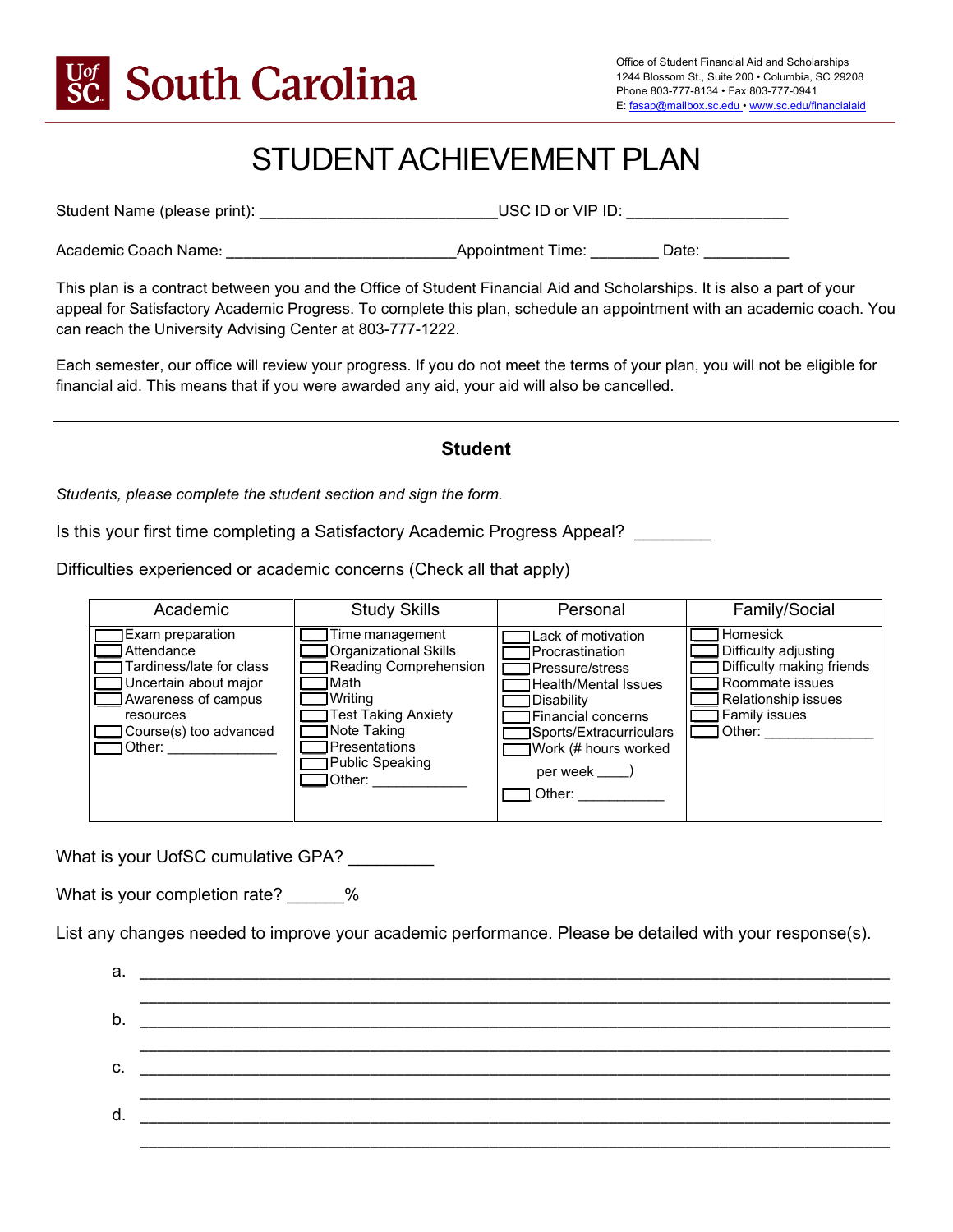# **For Academic Coach Use Only**

*Please fill out your section of the Achievement Plan for the student during the appointment.* 

List your recommendations. Please select all that apply. Provide an explanation below of why you provided the recommendation(s). Any information you share is helpful for the appeal process.

| Academic Advisor                                 | <b>Student Disability Resource Center</b> |
|--------------------------------------------------|-------------------------------------------|
| <b>Academic Coaching</b>                         | <b>Student Health Center</b>              |
| Bursar's Office                                  | <b>Student Success Center</b>             |
| <b>Exploratory Advising</b>                      | Supplemental Instruction (SI)             |
| Housing                                          | Tutoring                                  |
| Increase study time                              | <b>UofSC Police Department</b>            |
| Librarv                                          | <b>Withdrawal Services</b>                |
| Office of Student Financial Aid and Scholarships | <b>Writing Center</b>                     |
| Professor's Office Hours                         |                                           |
| Reduce workload                                  |                                           |
|                                                  |                                           |
|                                                  |                                           |

 $\_$  ,  $\_$  ,  $\_$  ,  $\_$  ,  $\_$  ,  $\_$  ,  $\_$  ,  $\_$  ,  $\_$  ,  $\_$  ,  $\_$  ,  $\_$  ,  $\_$  ,  $\_$  ,  $\_$  ,  $\_$  ,  $\_$  ,  $\_$  ,  $\_$  ,  $\_$  ,  $\_$  ,  $\_$  ,  $\_$  ,  $\_$  ,  $\_$  ,  $\_$  ,  $\_$  ,  $\_$  ,  $\_$  ,  $\_$  ,  $\_$  ,  $\_$  ,  $\_$  ,  $\_$  ,  $\_$  ,  $\_$  ,  $\_$  ,  $\_$  , and the set of the set of the set of the set of the set of the set of the set of the set of the set of the set of the set of the set of the set of the set of the set of the set of the set of the set of the set of th  $\_$  ,  $\_$  ,  $\_$  ,  $\_$  ,  $\_$  ,  $\_$  ,  $\_$  ,  $\_$  ,  $\_$  ,  $\_$  ,  $\_$  ,  $\_$  ,  $\_$  ,  $\_$  ,  $\_$  ,  $\_$  ,  $\_$  ,  $\_$  ,  $\_$  ,  $\_$  ,  $\_$  ,  $\_$  ,  $\_$  ,  $\_$  ,  $\_$  ,  $\_$  ,  $\_$  ,  $\_$  ,  $\_$  ,  $\_$  ,  $\_$  ,  $\_$  ,  $\_$  ,  $\_$  ,  $\_$  ,  $\_$  ,  $\_$  , \_\_\_\_\_\_\_\_\_\_\_\_\_\_\_\_\_\_\_\_\_\_\_\_\_\_\_\_\_\_\_\_\_\_\_\_\_\_\_\_\_\_\_\_\_\_\_\_\_\_\_\_\_\_\_\_\_\_\_\_\_\_\_\_\_\_\_\_\_\_\_\_\_\_\_\_\_\_\_\_\_\_\_\_\_\_\_\_  $\_$  , and the set of the set of the set of the set of the set of the set of the set of the set of the set of the set of the set of the set of the set of the set of the set of the set of the set of the set of the set of th  $\_$  ,  $\_$  ,  $\_$  ,  $\_$  ,  $\_$  ,  $\_$  ,  $\_$  ,  $\_$  ,  $\_$  ,  $\_$  ,  $\_$  ,  $\_$  ,  $\_$  ,  $\_$  ,  $\_$  ,  $\_$  ,  $\_$  ,  $\_$  ,  $\_$  ,  $\_$  ,  $\_$  ,  $\_$  ,  $\_$  ,  $\_$  ,  $\_$  ,  $\_$  ,  $\_$  ,  $\_$  ,  $\_$  ,  $\_$  ,  $\_$  ,  $\_$  ,  $\_$  ,  $\_$  ,  $\_$  ,  $\_$  ,  $\_$  ,  $\_$  , and the set of the set of the set of the set of the set of the set of the set of the set of the set of the set of the set of the set of the set of the set of the set of the set of the set of the set of the set of th  $\_$  ,  $\_$  ,  $\_$  ,  $\_$  ,  $\_$  ,  $\_$  ,  $\_$  ,  $\_$  ,  $\_$  ,  $\_$  ,  $\_$  ,  $\_$  ,  $\_$  ,  $\_$  ,  $\_$  ,  $\_$  ,  $\_$  ,  $\_$  ,  $\_$  ,  $\_$  ,  $\_$  ,  $\_$  ,  $\_$  ,  $\_$  ,  $\_$  ,  $\_$  ,  $\_$  ,  $\_$  ,  $\_$  ,  $\_$  ,  $\_$  ,  $\_$  ,  $\_$  ,  $\_$  ,  $\_$  ,  $\_$  ,  $\_$  ,  $\_$  , and the set of the set of the set of the set of the set of the set of the set of the set of the set of the set of the set of the set of the set of the set of the set of the set of the set of the set of the set of th  $\_$  ,  $\_$  ,  $\_$  ,  $\_$  ,  $\_$  ,  $\_$  ,  $\_$  ,  $\_$  ,  $\_$  ,  $\_$  ,  $\_$  ,  $\_$  ,  $\_$  ,  $\_$  ,  $\_$  ,  $\_$  ,  $\_$  ,  $\_$  ,  $\_$  ,  $\_$  ,  $\_$  ,  $\_$  ,  $\_$  ,  $\_$  ,  $\_$  ,  $\_$  ,  $\_$  ,  $\_$  ,  $\_$  ,  $\_$  ,  $\_$  ,  $\_$  ,  $\_$  ,  $\_$  ,  $\_$  ,  $\_$  ,  $\_$  ,  $\_$  , and the set of the set of the set of the set of the set of the set of the set of the set of the set of the set of the set of the set of the set of the set of the set of the set of the set of the set of the set of th

#### **Information About the Semester Plan (To be completed by the academic coach.)**

Please note: Students who fail to meet the requirements listed in this Achievement Plan will be required to appeal again and are not eligible to receive aid. Students are only allowed three appeals.

Indicate the length of plan:  $\Box$ 1 Semester  $\Box$ 2 Semesters  $\Box$ 3 Semesters

#### **Semester 1**

\_\_\_\_\_\_I will get at least a 2.5 GPA for the semester. Initials \_\_\_\_\_\_I will increase course completion rate for the semester. Initials \_\_\_\_\_\_I will complete all classes attempted during the semester (**no course withdrawals or incompletes**). Initials \_\_\_\_\_\_I will use resources on campus to assist with educational needs. Initials I will contact the financial aid office with questions regarding the Student Achievement Plan. Initials